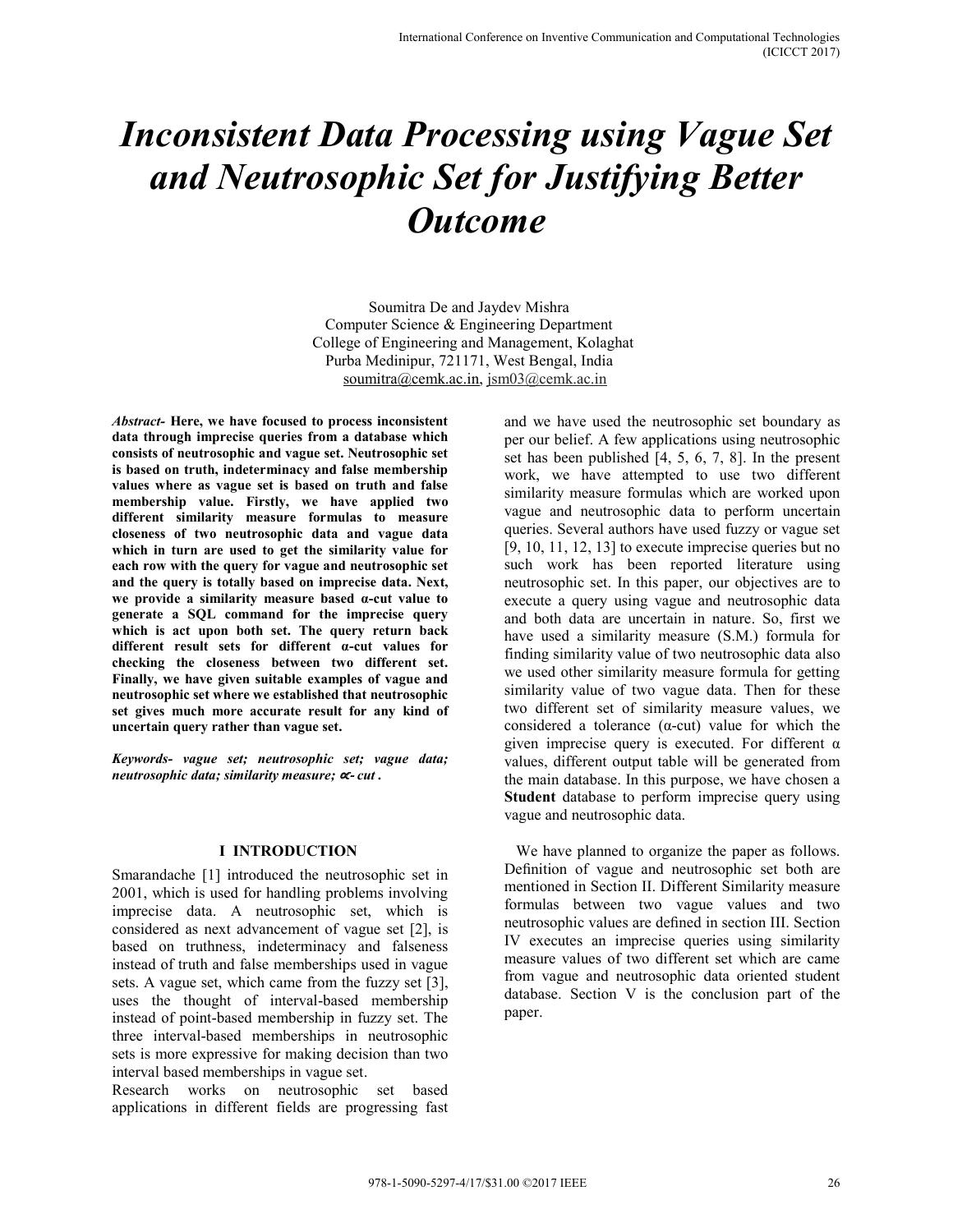## **II VAGUE AND NEUTROSOPHIC SET**

 Let U be the universe of discourse where an element of U is denoted by u.

#### *Definition 1*

A vague set is characterized by two membership functions given by:

(i) truth membership function  $t_x : U \rightarrow [0,1]$ ,

(ii) false membership function  $f_x : U \rightarrow [0,1]$  and

The rules are  $t_x(u) + f_x(u) \le 1$  and vague set is bounded by a subinterval  $[t_x(u), 1-f_x(u)]$  of [0,1] i.e,  $t_x(u) \leq \mu_x(u) \leq 1 - f_x(u)$ 

#### *Definition 2*

A neutrosophic set is characterized by three membership functions given by:

(i) truth membership function  $t_x : U \rightarrow [0,1]$ ,

(ii) false membership function  $f_x: U \rightarrow [0,1]$  and

(iii) indeterminacy membership function  $I_r: U \rightarrow [0,1]$  such that  $t_x(u)+f_x(u) \leq 1$  and  $t_x(u) + i_x(u) + f_x(u) \leq 2$ . .

#### **III SIMILARITY MEASURE OF TWO NEUTROSOPHIC VALUES**

In this paper, we have mentioned a similarity measure formula using neutrosophic data to measure closeness between two neutrosophic values which is given below.

#### *Definition 3*

**Similarity Measure** (S.M.) between two neutrosophic values:

Let  $x$  and  $y$  be any two neutrosophic values such

that  $x = [t_x, i_x, f_x]$  and  $y = [t_y, i_y, f_y]$  where  $0 \le t_x$  $\leq$ 1, 0≤ i<sub>x</sub> ≤1, 0≤ f<sub>x</sub> ≤1 and 0≤ t<sub>y</sub> ≤1, 0≤ i<sub>y</sub> ≤1, 0≤ f<sub>y</sub> ≤1 with  $0 \le t_x + f_x \le 1$ ,  $0 \le t_y + f_y \le 1$ ,  $t_x + i_x + f_x \le 2$ ,  $t_y + i_y + f_y \le 2$ .

Let  $SE(x, y)$  denote the similarity measure between *x* and *y* .

Then,

$$
SE(x, y) = \sqrt{\left(1 - \frac{\left|(t_x - t_y) - (i_x - i_y) - (f_x - f_y)\right|}{3}\right)\left(1 - \left|(t_x - t_y) + (i_x - i_y) + (f_x - f_y)\right|\right)}
$$

We are using the similarity measure formula [13] for

two vague data to find the similarity value between two vague data.

#### **IV PROCESS IMPRECISE QUERY OF VAGUE AND NEUTROSOPHIC SET**

In the current portion, we have given an example through which we have made two different column which are based on vague and neutrosophic value from a specific column value then using the formulas we got two different set of similarity measure value on which a given uncertain query have been worked and retrieved two different set of result as per the tolerance value is concerned. To demonstrate this fact, we have used the following **Student** relational database as given in Table I and uncertain query is mentioned below:

| Stu N                              | Stu A | Stu M |  |
|------------------------------------|-------|-------|--|
|                                    | (yrs) | (100) |  |
| Rohit                              | 18    | 57    |  |
| Komal                              | 20    | 79    |  |
| <b>Bikas</b>                       | 17    | 78    |  |
| Titas                              | 22    | 65    |  |
| Milon                              | 24    | 76    |  |
| Ajit                               | 21    | 80    |  |
| Dipak                              | 23    | 72    |  |
| Table L<br><b>Student Relation</b> |       |       |  |

# *Uncertain query*

"List the name of the students whose marks is very close to 78".

#### *Solution*

Firstly, we have made the vague and neutrosophic attributes of student marks column (Stu\_M).These two newly formed columns are used to finding the similarity measure between two vague values and two neutrosophic values. Here, vague and neutrosophic attribute of Stu\_M is shown in the Table II.

| Stu N        | Stu M<br>100) | Vague form of<br>Stu M                | Neutrosophic form<br>of Stu M         |
|--------------|---------------|---------------------------------------|---------------------------------------|
| Rohit        | 57            | $<$ 57, [44, 44] >                    | 57, [.44, .55, .52]                   |
| Komal        | 79            | $<79$ , [.98, .98]>                   | $<79$ , [.98, .025, .01]>             |
| <b>Bikas</b> | 78            | < 78, [1,1]                           | < 78, [1,0,0]                         |
| <b>Titas</b> | 65            | $\leq 65, \lfloor .80, .80 \rfloor$ > | $\leq 65, [.8, .2, .18]$              |
| Milon        | 76            | $<$ 76, [.96, 96]>                    | $\langle 76, [.96, .10, .03] \rangle$ |
| Ajit         | 80            | $\langle 80, [.92, .92] \rangle$      | $\langle 80, [.92, .15, .06] \rangle$ |
| Dipak        | 72            | $\langle 72, [.85, .85] \rangle$      | $\langle 72, [.85, .3, .12] \rangle$  |

| Table II. Vague and Neutrosophic Representation |
|-------------------------------------------------|
| of Stu M attribute in Student Relation          |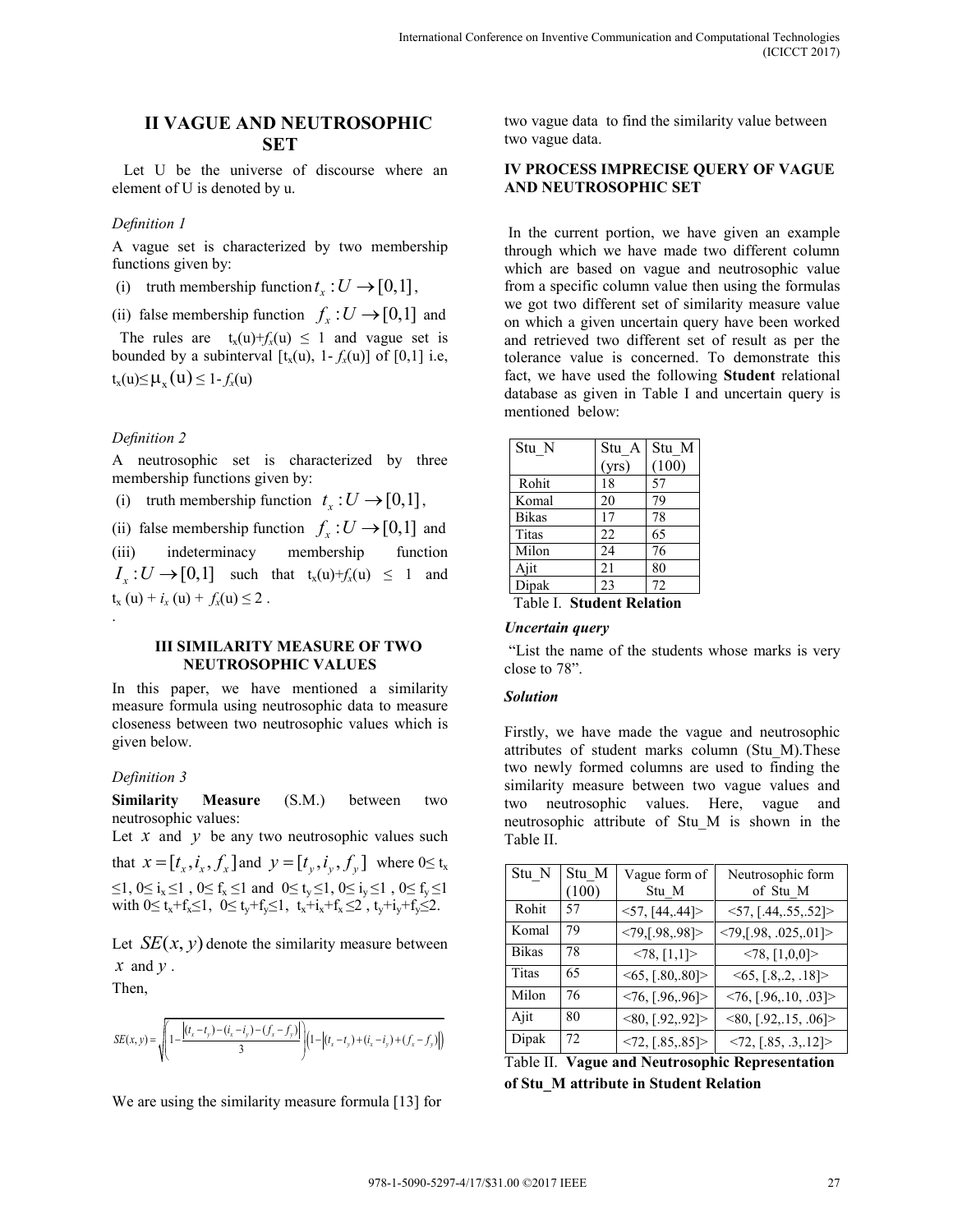Next, we calculate the closeness value for vague and neutrosophic representation of Stu\_M attribute separately which are shown in Table III.

For example, let us consider the two vague data  $x = 78$ , [1, 1]> and  $y = 79$ , [.98, .98]>.

Here, 
$$
t_x = 1
$$
,  $f_x = 0$ ,  $t_y = .98$ ,  $f_y = .02$   
Then  

$$
s_{M,(x,y)=\sqrt{\left[1-\frac{|(1-98)-(0-.02)|}{2}\right] (1-|(1-98)+(0-.02)|)}
$$

$$
=\sqrt{\left[1-\frac{.04}{2}\right]}\sqrt{0.98} = 0.989
$$

Again, for  $x = 78$ , [1, 1]> and  $y = 80$ , [.92, 92]>,  $t_x = 1, f_x = 0, t_y = .92, f_y = .08$ . This gives

$$
S.M.(x, y) = \sqrt{\left(1 - \frac{|(1 - .92) - (0 - .08)|}{2}\right) \left(1 - |(1 - .92) + (0 - .08)|\right)}
$$

$$
= \sqrt{1 - \frac{.16}{2}} = \sqrt{0.92} = 0.959
$$

and so on.

For example, let us consider the two neutrosophic data  $x = 78$ , [1, 0, 0]> and  $y = 79$ , [.98, .025, .01]>.

Here,

 $t_x = 1, i_x = 0, f_x = 0, t_y = .98, i_y = .025, f_y = .01$ Then

$$
SM.(x, y) = \sqrt{\left(1 - \frac{|(1 - 98) - (0 - .025) - (0 - 0.01)|}{3}\right)} \left(1 - |(1 - .98) + (0 - .025) + (0 - 0.01)|\right)
$$

$$
= \sqrt{\left(1 - \frac{.055}{3}\right)} \left(1 - .015\right) = \sqrt{0.98166 \times 0.985} = \sqrt{.96693} = 0.983
$$

Again, for  $x = 78$ , [1, 0, 0] and  $y = 80$ , [.92, .15,] .06 $\geq$ ,

 $t_x = 1, i_y = 0, f_y = 0, t_y = .92, i_y = .15, f_y = .06$ . This gives

$$
SM.(x, y) = \sqrt{\left(1 - \frac{|(1 - .92) - (0 - .15) - (0 - .06)|}{3}\right)} \left(1 - |(1 - .92) + (0 - .15) + (0 - .06)|\right)
$$

$$
= \sqrt{\left(1 - \frac{.29}{3}\right)} \left(1 - .13\right) = \sqrt{0.7859} = 0.886
$$

and so on.

The calculated similarity measure for the both cases is shown in Table III.

|           |              |                                  |       | (ICICCT 2017)                          |             |
|-----------|--------------|----------------------------------|-------|----------------------------------------|-------------|
|           | Stu N        |                                  | S.M   |                                        | S.M         |
|           |              | Vague form of                    | with  | Neutrosophic form                      | with        |
|           |              | Stu M                            | < 78. | of Stu M                               | < 78.       |
| r vague   |              |                                  | [1,1] |                                        | $[1,0,0]$ > |
| attribute | Rohit        | $<$ 57, [44, 44] >               | .66   | 57, [.44, .55, .52]                    | .47         |
|           | Komal        | $<79$ , [.98, .98]>              | .99   | $\langle 79, [.98, .025, .01] \rangle$ | .98         |
|           | <b>Bikas</b> | < 78, [1,1]                      |       | $\langle 78, [1,0,0] \rangle$          |             |
| ue data   | Titas        | <65, [.80, .80]>                 | .89   | $\leq 65, [.8, .2, .18]$               | .81         |
|           | Milon        | $\langle 76, [.96, .96] \rangle$ | .98   | $\langle 76, [.96, .10, .03] \rangle$  | .93         |
|           | Ajit         | $\langle 80, [.92, .92] \rangle$ | .96   | $\langle 80, [.92, .15, .06] \rangle$  | .89         |
|           | Dipak        | $\langle 72, [.85, .85] \rangle$ | .92   | $\langle 72, [.85, .3, .12] \rangle$   | .77         |
|           |              |                                  |       |                                        |             |

Table III. **S. M. calculations of vague and neutrosophic attribute of Stu\_M** 

Next, we process the same imprecise query for neutrosophic sets:

SELECT \* FROM STUDENT WHERE S.M.  $\geq 0.9$ 

With the tolerance value 0.90, the above SQL command of imprecise query for vague and neutrosophic set will be generated separately.

The resultant tuples thus retrieved are shown in Table IV and V for vague and neutrosophic data separately.

.

.

| Stu N | Stu A | Stu M |
|-------|-------|-------|
| Komal | 20    | 79    |
| Bikas | 17    | 78    |
| Milon | 24    | 76    |
| Ajit  | 21    | 80    |
| Dipak | 23    | 72    |

Table IV. **Resultant tuples of a given imprecise**  Query for vague set at T.V  $\alpha$  = 0.90

| Stu N        | Stu A | Stu M |
|--------------|-------|-------|
| Komal        | 20    | 79    |
| <b>Bikas</b> | 17    | 78    |
| Milon        | 24    | 76    |

Table V. **Resultant tuples of a given imprecise Query for neutrosophic set at T.V**  $\alpha$  = 0.90

So, from the outcome table IV and V we observed that the imprecise query has given less number of tuples for neutrosophic data rather than vague data and the output domain also very much closure for neutrosophic data rather than vague data for a certain tolerance value.